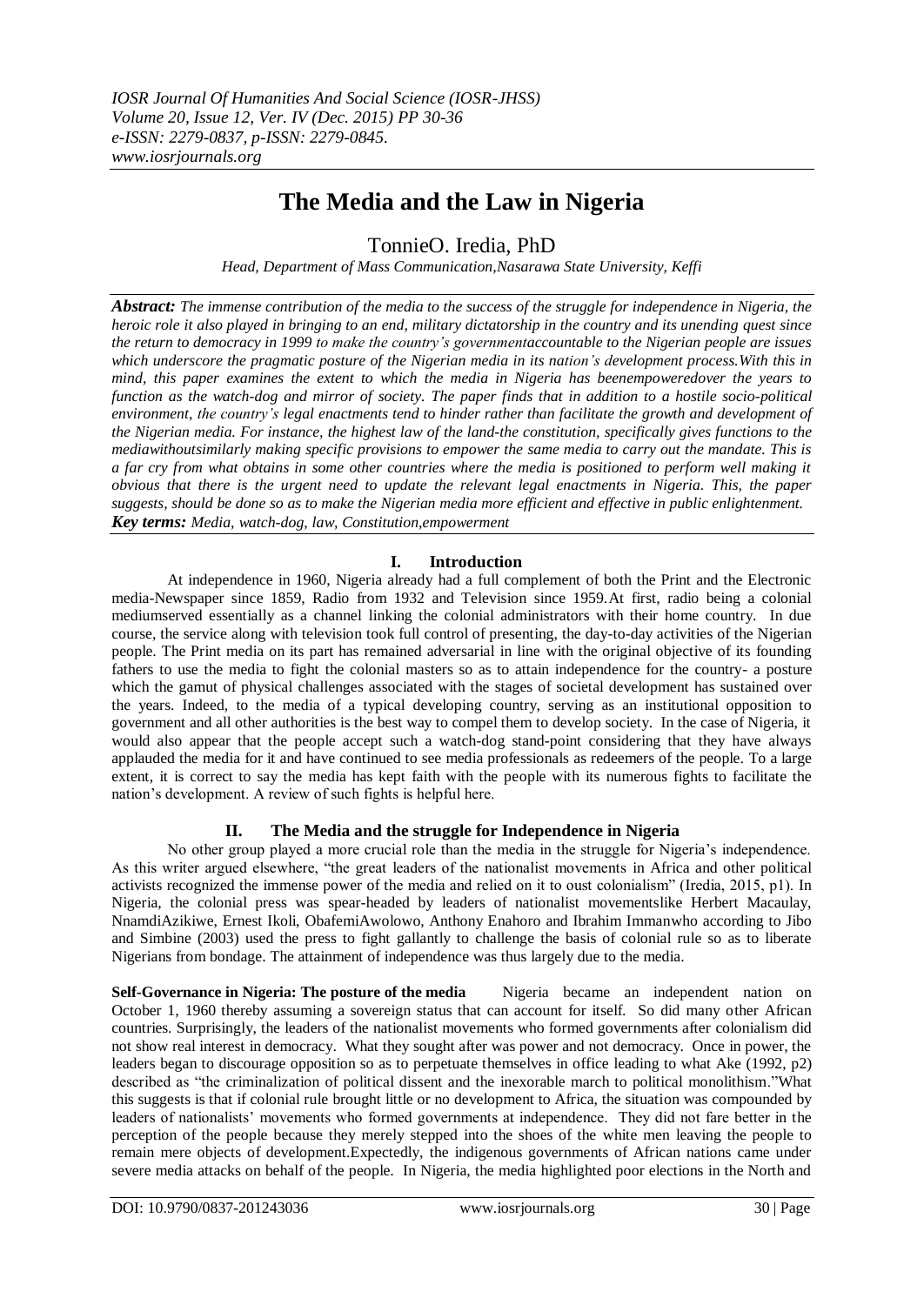the East in 1961 and in the West in 1965. The situation was the same with the elections into the federal House of Representatives in 1964 which was in fact preceded by a general workers strike in the year. By the time the political turmoil in the western region which led to the proclamation of a state of emergency in the region fully impacted on the nation, the Nigerian media was probably the first institution to celebrate the military intervention of 1966.

# **III. The Media in a militarized Nigeria**

Between 1966 and 1979 and again between 1983 and 1999, the Nigerian military seized political power and served as the nation's government. Although the interventions of the military during both periods were hailed by some people and a section of the media, there were too many issues that were bound to make the media hostile to the military. To start with, under a military government, the freedom of the individual and indeed that of the media would expectedly be in jeopardy. The Nigerian military lived up to that with so many Decrees, among them the following:

- i) Newspapers (Prohibition of Circulation) Decree No. 17, 1967. This decree empowered the Head of the federal military government to prohibit the circulation of any newspaper which he considered detrimental to any part of the country
- ii) Public Officers (Protection against False Accusation) Decree No.11, 1976. This decree made it an offence for any person to publish any false allegation of corruption in relation to any public officer. When the military returned to government in December 1983, it reproduced the Decree as No.4 of 1984.
- iii) Newspaper (Prohibition of Circulation) (Validation) Decree No.12, 1978. This decreeformalized the ban on the circulation of some issues of the New BreedMagazine.A similarly worded Decree, No.48 of 1993, likewise banned some newspapers includingConcord and Punch from being published and circulated in any part of Nigeria.
- iv) State Security (Detention of Persons) Decree No.2, 1984. This decree empowered theChief of Staff, Supreme Headquarters to order the detention of any person heconsidered necessary to exercise control over. The decree was later amended tobar the courts from asking that anybody so detained be produced.

As for the liberty of the individual, the military put alleged corrupt politicians on trial and contrary to what happensin civilized societies, every accused person was deemed guilty until proven otherwise. In addition, some of the decrees were retroactive making a subject an offence when it was not so at the time it was allegedly committed. The media severely criticized the military on this apparent bad law just as the people's transparent lack of faith in its political programmes provoked adverse reactions from the media. General Yakubu Gowon, who had promised to hand over to a civilian government in 1975, reneged on his promise. Following incessant changes in his transition programme, the media captioned General Babangida's programme as "transition" without end". General SaniAbacha launched 5 political parties during his own transition programme and manipulated the system to make himself the candidate of all the parties, thus seeking to organize a selfsuccession programme (Sango, 2006). The media also opposed the dictatorial military governments because they proved to be no less corrupt than the civilian governments they toppled (ITN News, 1992).

# **IV. The Nigerian media and Presidential Democracy**

From 1979 to 1983, Nigeria operated a democracy anchored on the Presidential system of government with AlhajiShehuShagarias President. Since 1999, the nation has recorded four democratically elected Presidents-OlusegunObasanjo, UmaruYar' Adua, Goodluck Jonathan and MuhammaduBuhari. The governments of these Presidents were thus neither alien like a colonial government nor a dictatorship like a military government to which the media should constitute an opposition. Yet the media fiercely opposed each of them. Media opposition to the current President is however probably too early to analyse. A few examples of the posture of the media to the others will suffice here

#### **(a) Manipulation of the political process.**

Throughout the Second republic, the government of President ShehuShagari which was under intense media criticism was described as the "Stolen Presidency". What happened was thatatthe end of the 1979 election, the best of the candidates secured 25 percent of the total votes cast in 12 instead of 13 states which by public perception fell short of the requirements for the declaration of a winner. The Judiciary however resolved the issue in favour of Shagari bringing to the fore, a controversy titled "12%" whichthe media was encouraged to deprecate by a dissenting judgment in the Supreme Court (Eso, 1979). All through his tenure therefore, the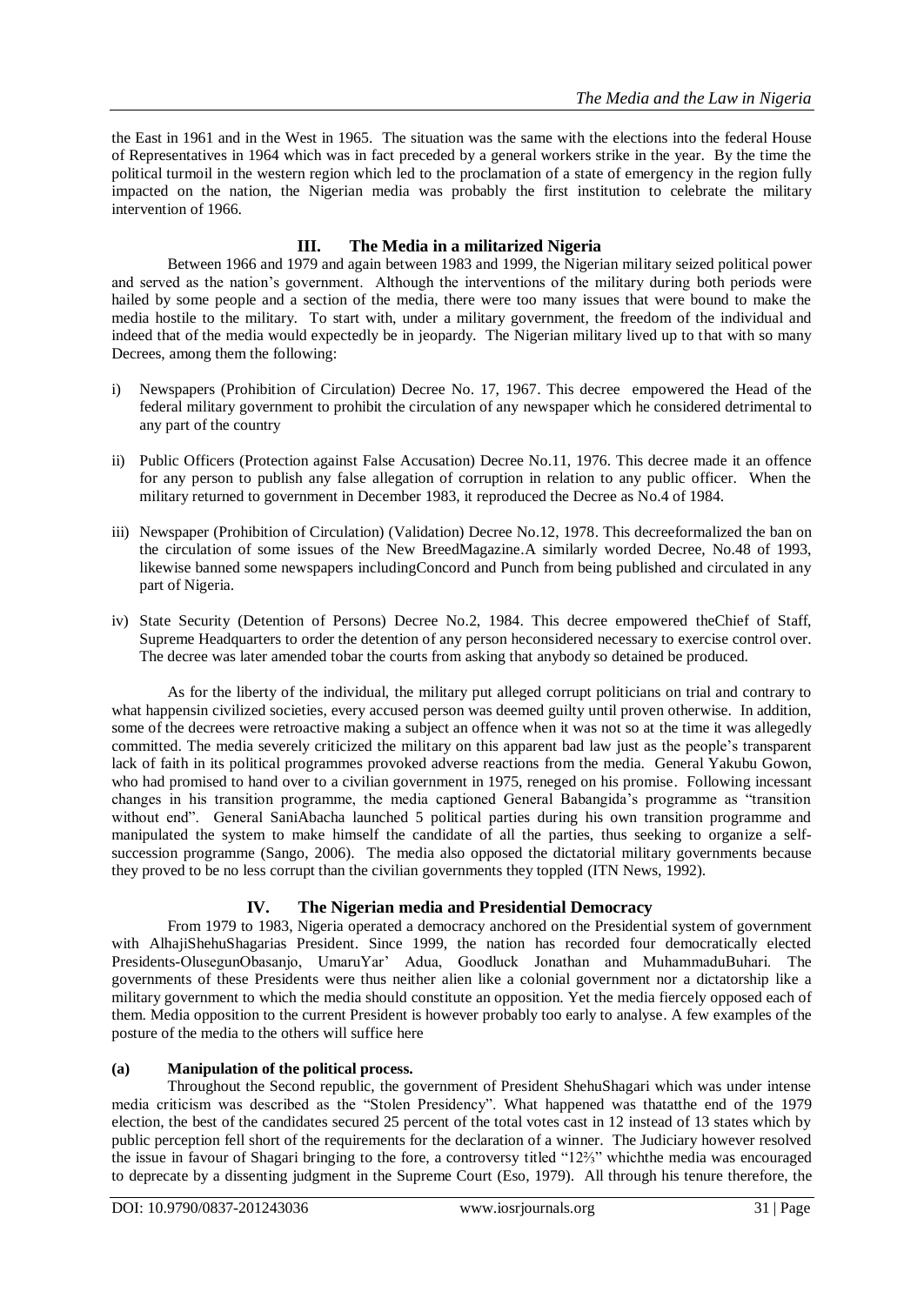media – particularly the southern-based portrayed President Shagari as an impostor.TheObasanjo Presidency, 1999-2007 was similarly loathed for alleged manipulation of the political process. Indeed, the tail-end of the tenure of President Obasanjo was replete with bad press. The major issue was the amendment of the constitution on ‗tenure' which the media and the public generally believed was manipulated by the President to secure a third term after 2007. The adverse publicity of the media on the subject was so overwhelming that the National Assembly itself threw out the proposed bill without following the rigours of readings and resolutions. Uproar over Obasanjo's third term campaign (Toye, 2005)

#### **(b) Corruption**

The public and the media believed that the economic misfortune of the nation was instituted by the Shagari administration through bogus contracts and misappropriation of funds. As if to confirm this, the Buhari military government which terminated the Second Republic clamped several political leaders to ridiculously long years of imprisonment. Through features, articles and editorials, the Nigerian media hailed the development. Media reactions to corruption charges during the administration of President Obasanjo took the same form. At first, the media hailed the administration for setting up the Independent Corrupt Practices Commission (ICPC) and the Economic and Financial Crimes Commission (EFCC) to fight corruption and continued to project the two bodies as the tempo of the crusade rose steadily with top government officials removed from office and brought to trial on account of corruption charges. The proactive attitude of the media to cases of corruption was well applauded as the tonic for the fight against corruption (Akanbi, 2004). In due course, the direction of the media changed as it began to insinuate that the war was no longer being fought with vigour or in good faith. Issues of selective prosecution of offenders and the use of corruption charges as a weapon against perceived enemies were being highlighted daily in the media. The several calls for the trial of President Obasanjo himself soon after he left office would suggest that the media remained dissatisfied with the methods and approaches used to fight corruption during his tenure.

#### **(c) Poor Governance**

Media campaigns in the post-Obasanjo years showed that the media also nursed grudges against Presidents Yar'Adua and Jonathan. The media adversely criticised the manipulation of the primaries of the Peoples Democratic Party (PDD) from which Yar'Adua emerged. On assumption of office, President Yar'Adua promised a drastic change to the nation's epileptic power supply. His inability to meet this promise pushed the media against him describing his 7-point Agenda as a slogan and not a development programme. The failing health of the President and its resultant controversy over an acting President probably helped the media to establish a charge of weak leadership against President Yar'Adua. President Goodluck Jonathan on his part appeared to have secured a pan-Nigerian mandate to assume office after the death of Yar'Adua, but the media did not relent in attacking his administration. The bone of contention was the high level of insecurity in the nation. Apart from the wanton loss of lives and property arising from the post-election violence mostly in the northern part of the country, incessant bombings in different parts of the country and the abduction by insurgents of school girls in Chibok, North-East of the nation popularized media attacks on President Jonathan.

There was also loud public condemnation of a high degree of corruption in the management of public affairs which many attributed to the absence of good governance in the country during Jonathan's administration. Allegations of missing huge sums of money from government coffers were not satisfactorily explained and the ruling party did not appear perturbed by the general feeling during the Jonathan's administration.AsTenuche (2014, p265) testified, the party's governance style was authoritarian; lacked respect for the rule of law, highly corrupt and unable to deliver the dividends of democracy.' Thus, people were justifiably dissatisfied over many issues among them, lack of good public transportation; ineffectual health care system; falling standards in education; rising unemployment; non-adherence to the rule of law and a plethora of undemocratic practices. The media as the mirror of society did not fail to reflect the mood of the nation.

The point that has been so roundlymade is that the Nigerian media has been aggressive in its posture towards every Nigerian government. It fought the colonialists and helped the leaders of nationalist movements to attain independence for its nation. Thereafter, it fought the indigenous government which emerged after colonial rule because of the slow pace of the country's development. Soon after, it began to fight the military for trampling on the freedom of the people. It also fought and has continued to fight leaders of democratic governments for their insincerity, level of corruption and weak leadership. In return, Nigerian media professionals have been exposed to all forms of dangers. According to Gadzama  $(2014, p1)$ , "in the last 100 years, Journalists, playwrights, poets, novelists and editors have all felt the wrath of the government on the numerous occasions that they have demanded good governance. They have been imprisoned; their newspapers banned and have faced kangaroo trials. This is without mentioning the uncountable occasions that members of the Armed Forces have "accidentally" killed or "accidentally" brutalized media practitioners."On World Press Freedom Day in 2012, the immediate past President of the Nigerian Guild of Editors, Femi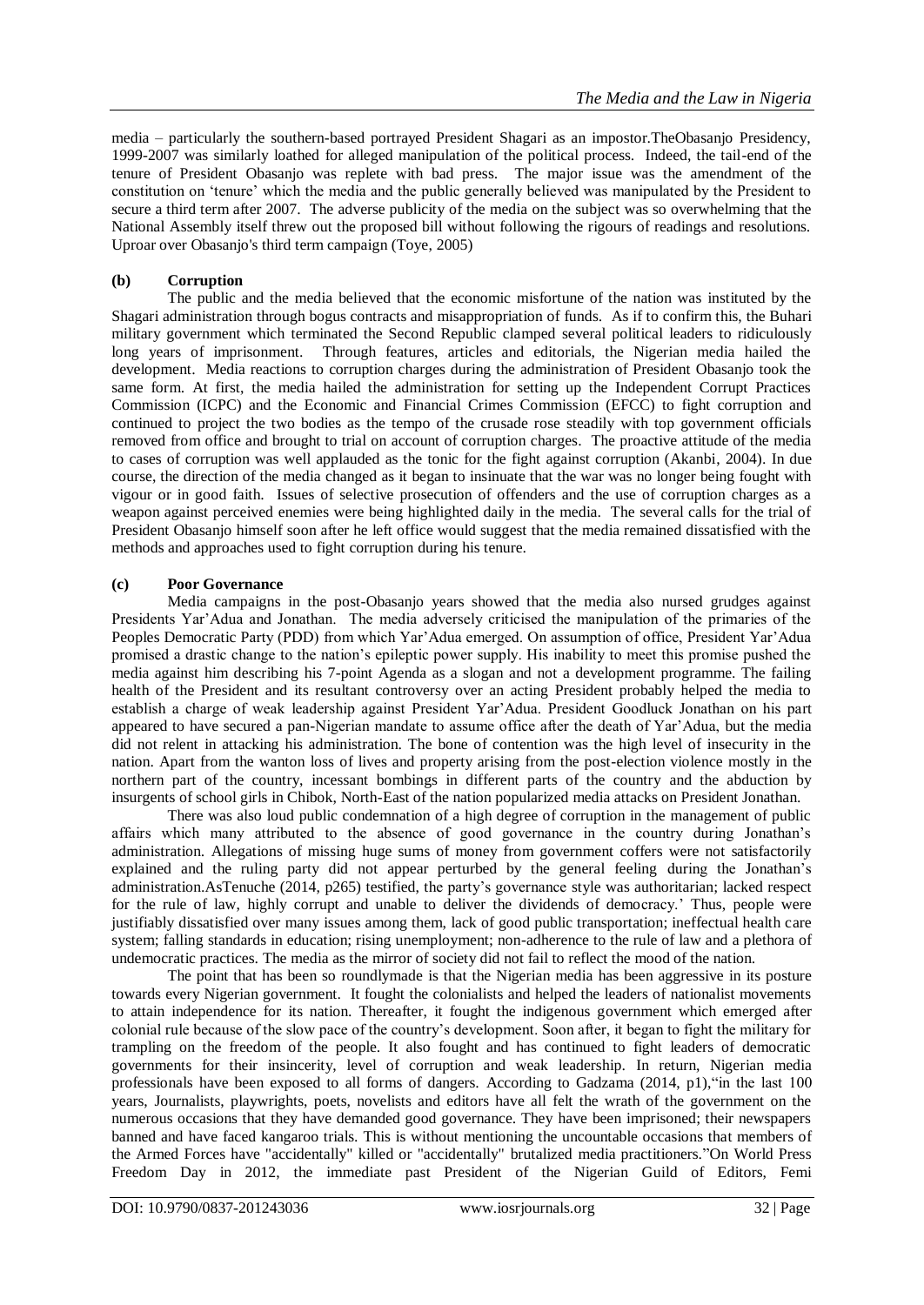Adesinaopenlyregrettedthatsuccessive administrations in Nigeria had always treated the media with suspicion, if not as some sort of adversary (Akingbolu, 2012). Is the trend attributable to the system of media laws in the country?

### **V. Legal empowerment of the Nigerian media**

The crucial role of the media can be said to be properly recognized in Nigeria because the nation's highest law—the Presidential Constitution of the Federal Republic of Nigeria (1999) assignedto the media, some specific functions in its Chapter 2titled 'fundamental objectives and directive principles of state policy.' The chapter is no doubt fundamental because it spells out in details what can radically develop the nation and uplift the living conditions of the people. Unfortunately, as if using the left hand to retrieve what has been given by the right hand, the constitution classifies the chapter as non-justiciable; meaning that the constitutionbars the people from legally compelling the government to live up to the high expectations envisaged by the chapter.

It is in fact instructive that another noteworthy provision in the same constitution, this time, Section 308 makes it impossible for anyone to sue the President or State Governors whose mandateis to implement public policy. The section makes the following crucial points: a) no civil or criminal proceedings shall be instituted or continued against a person to whom the section applies during his period of office; b) a person to whom the section applies shall not be arrested or imprisoned during that period either in pursuance of the process of any court or otherwise; and(c) no process of any court requiring or compelling the appearance of a person to whom the section applies, shall be applied for or issued. From theseprovisions,it can be argued that the Nigerian constitution merelyprofessesto be interested in making government accountable to the people.If the government cannot be successfully sued for not providing the benefits contained in chapter 2 of the constitution, of what use then is the chapter? In other words, who is liable for failure to develop society if those mandated to do so are shielded from prosecution?

It can be arguedtherefore that proposing the lofty ideals in chapter 2 and yet legally stopping the people from demanding that the ideals be implemented creates an obvious lacuna. Perhaps that influenced the writers of the constitution to insert the provisions of section 22 in the chapter. According to the section, "the press, radio, television and other agencies of the mass media shall at all times be free to uphold the fundamental objectives contained in the chapter and uphold the responsibility and accountability of the Government to the people."This fundamental decision to make the media the 'police' of the all-important chapter 2 is thus reassuring. But then, does the constitution correspondingly empower the media to carry out this onerous assignment? The answer can only be in the negative becauseall that the section did was to merely assign a function to the media. To allocate a function is an entirely different thing from providing the where-with-all for the successful implementation of the function; just as there is a clear difference between 'responsibility' and 'authority'. This paper accordingly contends that the Nigerian media is not legally empowered to perform its duty.

There is however the argument that the media can rely on the freedom of speech provision in section  $39(1)$  of the constitution which provides that "every person shall be entitled to freedom of expression, including freedom to hold opinions and to receive and impart ideas and information without interference." A proper scrutiny of this provision however shows that it is not about Press freedom but freedom of speech. To argue that because media professionals are citizens, they are covered by the general provision on freedom of speech which is available to all is simplistic. In any case, there is evidence that the constitution itself does not see the media and the public as one; hence it assigned functions to the general public before isolating the media for itsownmandate. Section 13 of the constitution provides that *everyone*includingall organs of government and all authorities and persons, exercising legislative, executive or judicial powers, shall conform to, observe and apply the provisions of Chapter 2 of the Constitution.To further reiterate down the line at section 22 that the media is a body upon whom the observance of the provisions of the chapter rests shows that the constitution intended to differentiate the media from the general public. Having thus effected such a differentiation, the media should not be expected to derive its empowerment from that of the public. Instead, there ought to be an exclusive provision on Press freedom to enable the media to meet the specific mandate given toit by section 22.

It is equally a weak point to assume that the media is fully empowered to function because section 39 (2) of the constitution provides that "every person shall be entitled to own, establish and operate any medium for the dissemination of information, ideas and opinions."A proper scrutiny of the provision reveals that it merely protects the interests of owners and not those of media professionals who are the real operatives to police the fundamental objectives and directive principles of state policy enshrined in chapter 2 of the constitution. What this suggests is that the media is yet to be empowered to meet its constitutional mandate. Aturu (2010) made the same point when he warned that care must be taken not to mistake the empowerment of media owners for that of the media. In making a demand for specific freedom in the constitution, is the media not seeking to be pampered? Those who may think so;mayhave a change of heart with a look at how some other countries have handled the subject.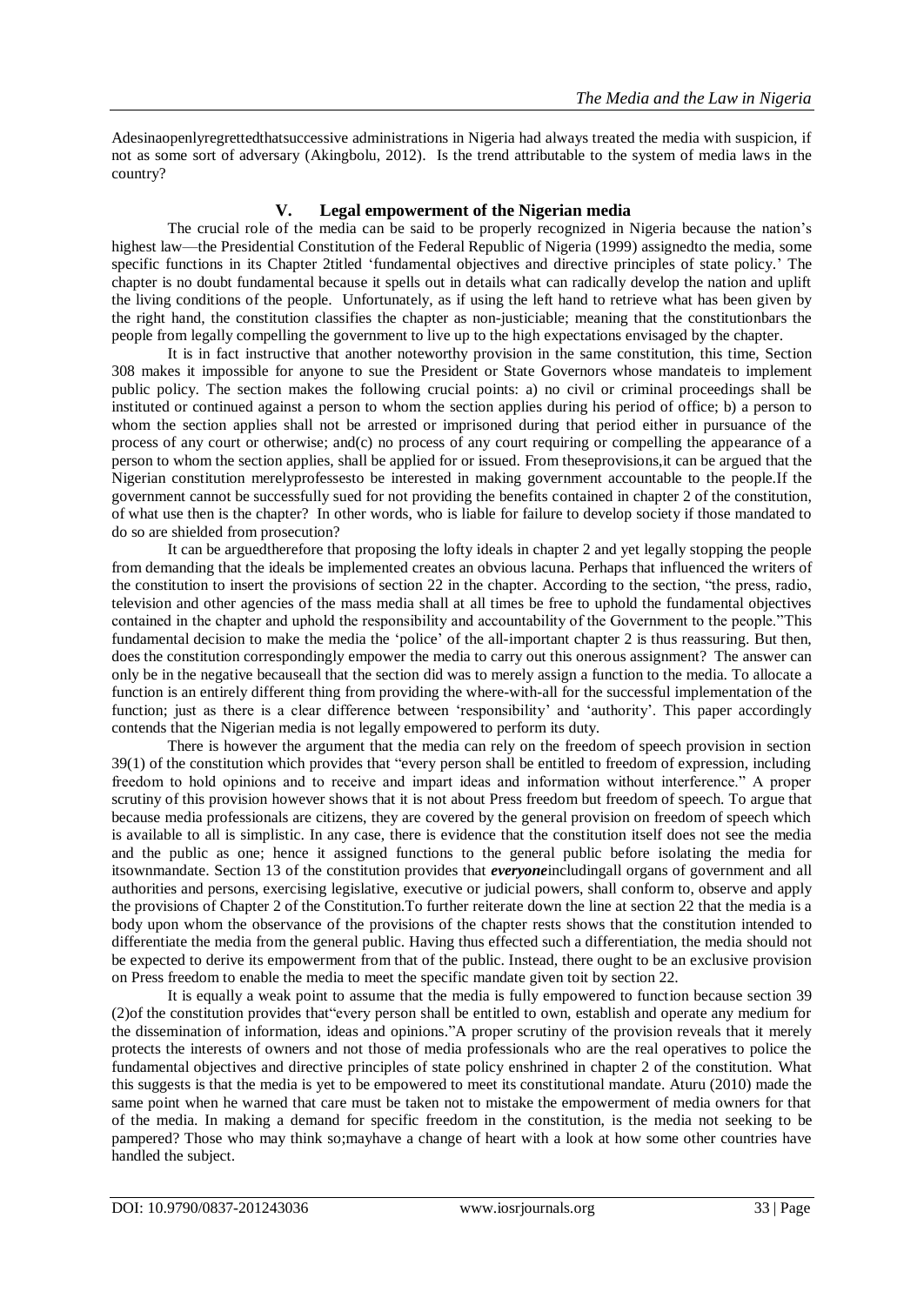In the United States of America, the first amendment to the Constitution specifically provides that Congress shall make no law restricting the Press. Although the courts have long struggled in that country to determine whether the Framers of the Constitution intended to differentiate press freedom from speech freedom, some legal scholars, including Justice [Potter Stewart,](http://legal-dictionary.thefreedictionary.com/Stewart%2c+Potter) of the U.S. Supreme Court, have persuasively advocated special press protections distinct from those accorded to speech. In Ghana, Section 162 (4) of the nation's constitutionexpressly empowers the media to function. In the words of the section, "editors and publishers of newspapers and other institutions of the media shall not be subject to control or interference by government nor shall they be penalized or harassed for their editorial opinions and views or contents of their publication." In Malawi, Section 36 of the constitution provides that the media "shall have right to report and publish freely, within Malawi and abroad and to be accorded the fullest possible facilities for access to public information."The situation in Malawi is probably the most apt as the country provided for freedom of expression in section 35 of its constitution and moved just one step ahead to provide for Press freedom in section 36. Therefore, Malawi and other countries which have specific provisions for media freedom in their constitutionsnotwithstanding that there is a general provision for freedom of speechhaveestablished beyond reasonable doubt that Press freedom and freedom of speech are not coterminous.

If therefore the media in the USA, Ghana, Malawi and some other countries are more courageous in their facilitation of social change in their countries, the statutory support they have; cannot be wished away. In Nigeria on the other hand, there is ample evidence that the media is not free. It is in earnest obvious from the Acts, Laws and Regulations which govern media practice in the countrythat there has always been an overzealous official policy to legally gag the media. The trend in fact dates back to the colonial era when the Newspaper Ordinance of 1903, the Sedition Ordinance of 1909 and the Criminal Code of 1916 came into being. One of the early steps of the colonial governor, FrederickLugard after the amalgamation of the Northern and Southern Protectorates of Nigeria was to consolidate all existing Acts to enact the Newspapers Act of 1917 for the sole purpose of regulating the existence of Newspapers through the process of registration. The Act was amended in 1964 to accommodate Government owned Newspapers which did not exist before then and in 1993, it was amended again to increase penalties for breaching any provisions of the Act.

Other laws which govern media practice in Nigeria such asthose on Sedition, Pornography, Official Secrets, Copyright andDefamationweresimilarly enacted essentially to repress the press and prevent criticism of the government in power"(Aturu 2010, p133).In the case of the law of defamation, some media professionalsthink that the law can make the nation's media timid because, itprovides for a greater penalty for the media used, than the person who actually committed the offence (Iredia, 2012).Indeed, as far back as 1961, the Supreme Court of Nigeria had held that the mass media have no special immunity; they must bear full responsibility for their actions (Momoh, 2004). The media is also virtually liable for only the more serious dimension of defamation-Libel and not slander because every defamatory act in the media being in permanent form requires no special proof and as the lawyers say ‗is actionable per se'.

‗Judge made' Law is another intrinsically punitive law. In Nigeria, Journalists are occasionally confronted with such issues as Contempt of Court. In 2012, for instance, a magistrate court judge ordered the police to arrest and detain seven judiciary correspondents in Lagos, south west Nigeria. The judge accused the journalists of allegedly disturbing court sessions with their cameras and phones, as they were said to be busy clicking for exclusive pictures, which eventually angered the judge, who handed down the order. Based on the directive, which was interpreted as contempt of court,the journalists were moved from the court premises at Ikeja GRA to Area F police command for eventual detention (Udom, 2012).

In addition to the laws, there are also several regulatory bodies such as the Nigerian Press Council, the National Broadcasting Commission, the Film and Video Censors Board and the Copyright Commission set up essentially to put the media in check all the time. In the case of the Nigerian Press Council (NPC)which regulates the print media, it is set up supposedly to protect both the public and the press, but it is difficult to find an example of the NPC ever standing on the side of media operatives despite the numerous attacks on them in Nigeria. Interestingly, no media professional expects the council's protection in view of the judicial decision that its enabling law is "oppressive, overbearing and grossly not compatible with the standard of a society" (Iriekpen, 2010). On its part, the National Broadcasting Commission (NBC) which regulates broadcasting in the country penalizes only the opposition media and for frivolous reasons too. In 2009, it took the courts to save AdabaFM 88.5 Radio, an Akurebased station from the claws of the regulatory body. According to Sowole (2009), the decision of the NBC to shut the station was reversed by Justice C. Okeke of the Federal High CourtAkure who upheld the plea of the station that the NBC breached its constitutional right to fair hearing, freedom against discrimination and freedom of expression.

As for the public media, their enabling laws are equally restrictive leaving the operatives with little or no room for personal initiative and discretion. For example, the Nigerian Television Authority Act which sets up the main public television broadcaster says in its section 12 that, "the Minister may give the Authority direction of a general character or relating generally to political matters with regard to the exercise by the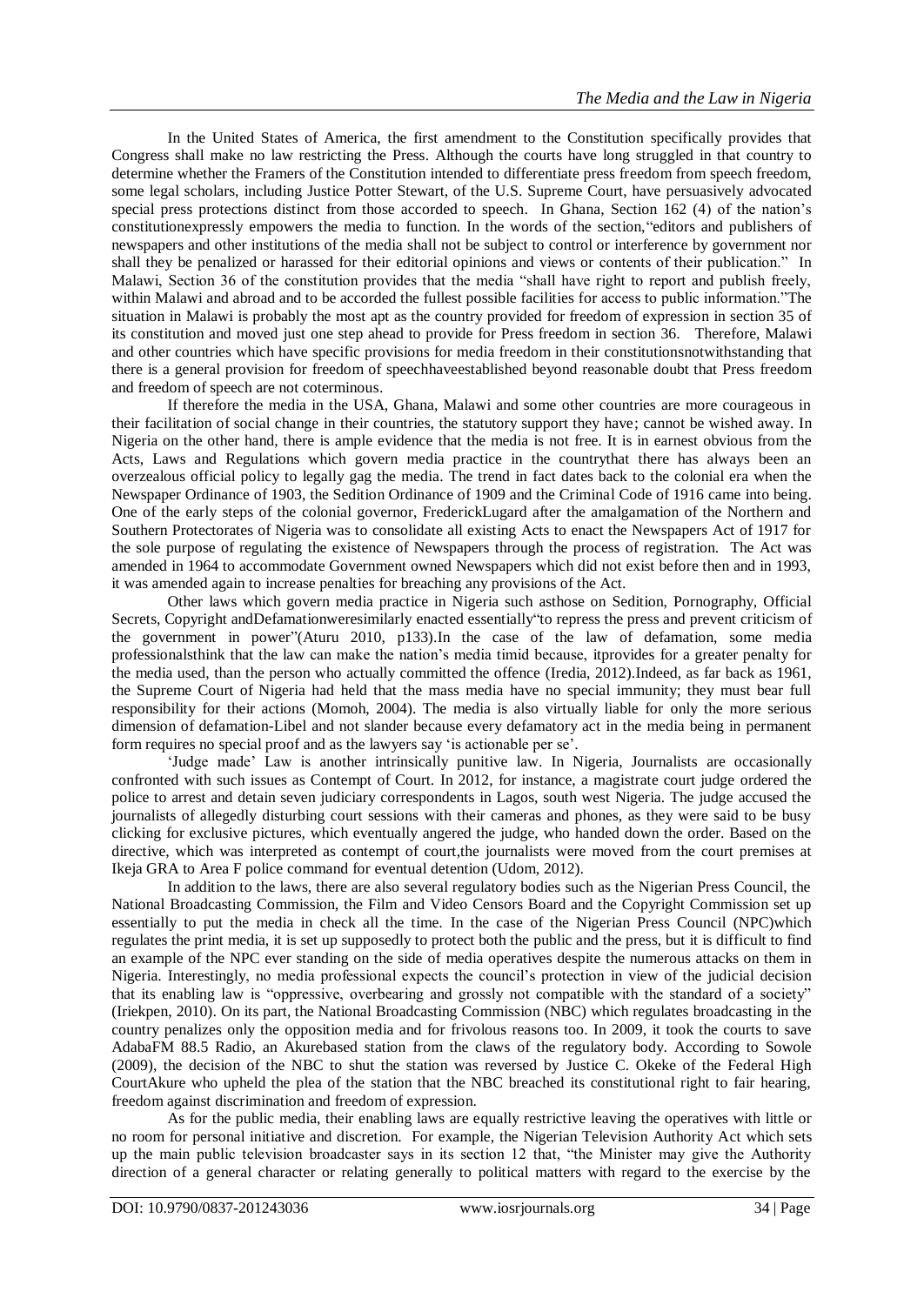authority of its functions under this act and it shall be the duty of the Authority to comply with such directions." The same provision which is reproduced in the laws setting up the Federal Radio Corporation of Nigeria and the Voice of Nigeria has turned out to bethe basis for which the organizations are now and again professionally misdirected especially to manipulate their news bulletins (Iwokwagh, 2005).

Perhapssome of themedialaws and regulations so far identified fall into the category which section 45 of Nigeria's Constitution says may bereasonably justifiable in a democratic society inthe interest of defence, public safety, public order, public morality or public health; or for the purpose of protecting the rights and freedom or other persons but theirimplementation as shown above are often inimical to media practice in Nigeria.It is therefore necessary to call for moderation in the urge to control the media in the country. This is because although some media reports occasionally inflict pain on some people and their families, the public is the main beneficiary of the media exposure of events and ills of society. It should be constantly borne in mind that as the watch-dogofsociety,it is the media which points out danger signals in the horizon to forestall a woeful end. In addition, it is in-appropriate to gloss over the commendable role of many media professionals in several matters of public interest to impute that they are always used for only ignoble purposes.

Like every other profession, the media certainly has its bad eggs that are engaged in sensationalism, inaccurate reporting, corrupt practices and other vices. It also has a plethora of constraints; among them, ownership control, poor salaries as well as inadequate human and material resources. These notwithstanding, the media can be exceedingly useful to society because it is the most effective organ of public enlightenment which can empower the people to be rational, wise and useful to themselves and society. It is indeed instructive that at the 11<sup>th</sup> Annual All Nigerian Editors conference (ANEC) in Yenagoa, Bayelsa State in August 2015, the Guild admonished its members in a communiqué to among other things, "do more to bring about the change Nigerians are yearning for by playing the watchdog role assigned them by Section 22 of the Nigerian Constitution. "For this to happen, media practice in the country certainly desires a far more favourable environment than presently holds. Fortunately, Nigeria has since 2011 joined those countries which operate a freedom of information regime which can assist the media to further educate the public. It is however unfortunate that the Freedom of Information Act (2011) which provides for unhindered access to public information has not substantially changed the situation because the modalities for implementing the law are yet to be institutionalized.

#### **VI. Conclusion**

The main issue highlighted in this paper concerns the pragmatic roles played by the Nigerian media at different stages of the nation's development. The paper establishedthat although such roles helped the country to overcome colonialism, dictatorship and anti-democratic activities, the Nigerian media needs to be better appreciated by the nation and its people. Apart from a hostile environment characterized by poor remuneration of media operatives and their frequent harassments by law enforcement agencies, there are no legal enactments that are pro media in the nation. Most importantly, press freedom is not guaranteed by the nation's constitution as some other countries have done, yet the Nigerian constitution assigns functions to the media as an institution. Other legal enactments including the enabling laws setting up media organizations and the several media regulatory bodies tend to unduly and adversely breathe down heavily on the media.

Accordingly,thepaper calls for a change of heart towards the Nigerian media because except there is some good measure of balance between the expectation that the media would undertake developmental journalism and the constraints it goes through in the performance of its functions, public enlightenment would suffer.On their part, Nigerian media professionals must strive to play their agenda setting role more effectively by ensuring that they raise the level and quality of public debates on issues of national interest. With that, perhaps those who are not convinced that the Nigerian media deserves more freedom and respect may have a rethink. We cannot rule out the possibility that such a trend might influence a pro-media disposition in the nation especially the making of media friendly laws and regulations which would be beneficial to all.

#### **References**

- [1]. Agbaje, A. (1992). The Nigerian press, hegemony, and the social construction of legitimacy: 1960-1983.Lewiston, NY: The Edwin Mellon.
- [2]. Akanbi, M. (2004). The fight against corruption": Extract from 'Point Blank', NTA'sInterview Programme. Abuja: September 15.
- [3]. Akingbolu, R (2013).World Press Freedom Day: How Free is the Nigerian Press? ThisDay Newspaper, May 19
- [4]. Eso, K (1979) 2/3 of 19 is not 13 states: Dissenting judgment in the Presidential election petition Awolowo v. Shagari NSCC 87
- [5]. Aturu, B. (2010). Freedom of the press in Nigeria: Some fundamental issues; presented aslead paper at the fourth Lawyers in the media forum in Kaduna

- [7]. Iredia, T. (2007). Broadcasting in a developing country: Challenges to Professionalism inG. Gbadamosi (ed) Advancing the frontier of media law. Lawbreed Limited
- [8]. Iredia, T. (2015). Gaps in Nigerian Media History: A paper submitted for publication totheInternational Journal of Communication, University of Nigeria, Nsukka.August

<sup>[6].</sup> Gadzama, J. (2014).Nigeria: Media, Law and Good Governance presented at the NBA's Lawyers in the Media forum.Lagos Daily Independent, December, 18.